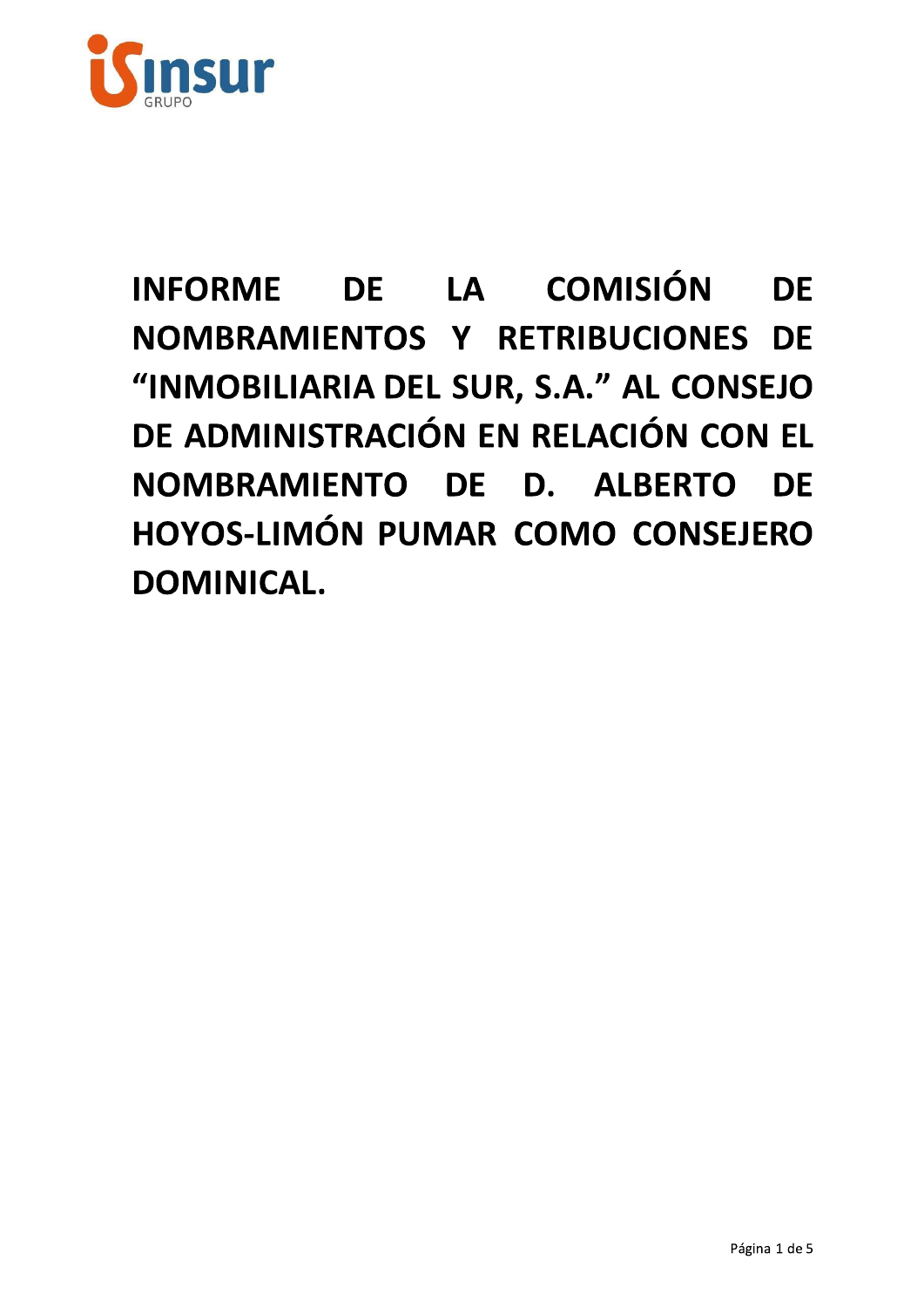

## INFORME DE LA COMISIÓN DE NOMBRAMIENTOS Y RETRIBUCIONES DE INMOBILIARIA DEL SUR, S.A. AL CONSEJO DE ADMINISTRACIÓN EN RELACIÓN CON EL NOMBRAMIENTO DE D. ALBERTO DE HOYOS-LIMÓN PUMAR COMO CONSEJERO DOMINICAL.

INFORME DE LA COMISIÓN DE NOMBRAMIENTOS Y RETRIBUCIONES<br>DEL SUR, S.A. AL CONSEJO DE ADMINISTRACIÓN EN RELACIÓN CON EL<br>DE D. ALBERTO DE HOYOS-LIMÓN PUMAR COMO CONSEJERO DOMINI<br>I. Competencia para la formulación del presente La Comisión de Nombramientos y Retribuciones de INMOBILIARIA DEL SUR, S.A. -en adelante, "INSUR" o la "Sociedad"-, de conformidad con lo establecido en el artículo 529 decies.6 del Real Decreto Legislativo 1/2010, de 2 de julio, por el que se aprueba el Texto Refundido de la Ley de Sociedades de Capital ―en adelante, la "**Ley de Sociedades de Capital**-, formula el presente informe ia para la formulación del presente informe.-<br>
e Nombramientos y Retribuciones de INMOBILIARIA DEL SUR, S.A. -en ac<br> **Sociedad"-**, de conformidad con lo establecido en el artículo 529 decies.6 c<br>
ativo 1/2010, de 2 de juli favorable al nombramiento de D. Alberto de Hoyos-Limon Pumar como consejero dominical, que fue designado mediante cooptación como consecuencia del fallecimiento del consejero D. Prudencio de Hoyos-Limon Pumar (q.e.p.d.) el 30 de diciembre de 2021.

Al respecto, antes de la emisión de esta propuesta, la Sociedad ha solicitado expresamente que se  $\tt{tuvier}$ an en cuenta los criterios de buen gobierno corporativo y, entre ellos, especialmente el de diversidad de genero. La Sociedad ha recibido respuesta al respecto, sobre la base de la cual se formula la presente propuesta.

De conformidad con lo anterior, la Comisión de Nombramientos y Retribuciones de INSUR emite informe favorable al Consejo de Administración de la Sociedad para que someta, a la Junta General Ordinaria de la Sociedad, el nombramiento, por el periodo estatutario de cuatro (4) anos, contados a partir del día de celebración de la referida Junta, de l n gobierno corporativo y, entre ellos, especialmente el de<br>ecibido respuesta al respecto, sobre la base de la cual se<br>nisión de Nombramientos y Retribuciones de INSUR emite<br>stración de la Sociedad para que someta, a la Jun consejero dominical -en adelante, el <mark>i</mark> o. La Sociedad ha recibido respuesta al respecto,<br>oropuesta.<br>lo anterior, la Comisión de Nombramientos y Ret<br>Consejo de Administración de la Sociedad para que<br>dad, el nombramiento, por el periodo estatutario d<br>elebración d formula la presente propuesta.<br>
De conformidad con lo anterior, la Comisión de Nombramien<br>
informe favorable al Consejo de Administración de la Sociedad<br>
Ordinaria de la Sociedad, el nombramiento, por el periodo esta<br>
a pa informe favorable al Consejo de Admir<br>Ordinaria de la Sociedad, el nombramia<br>a partir del día de celebración de la reconsejero dominical -en adelante, el "C<br>II. Datos personales del candidato<br>D. Alberto de Hoyos-Limón Puma

s mayor de edad, de nacionalidad espanola, con domícillo a estos efectos en Sevilla, Avenida Flota de Indias, 20, Escalera 1, 8º D, C.P 41011; y provisto de DNI 27.292.669-H.

El Candidato es ingeniero tecnico agricola, actualmente jefe de planta, responsable en Sevilla, tanto de clientes, compras, producción y transporte de PREBETONG HORMIGONES, S.A. del grupo VOTORANTIN CIMIENTOS ESPANA.

Es títulado como ingeniero tecnico agrícola, en la especialidad de Explotaciones Agropecuarias por la Escuela Técnica Agrícola "Cortijos de Cuarto".

Entre 1989-1990 Jefe de Obras en la empresa OBRAS Y PREFABRICADOS CONST ASOCIADOS y Ayudante de Ingeniero en AYNOVA, S.A. (Grupo AYESA).

Desde 2009 hasta 2011, Secretario del Consejo de Administración de Explotaciones El Cerro, S.A., accionista significativo de Inmobiliaria del Sur, S.A. Desde 2012 hasta 2020 Secretario y Consejero Delegado Mancomunado de la anterior Sociedad.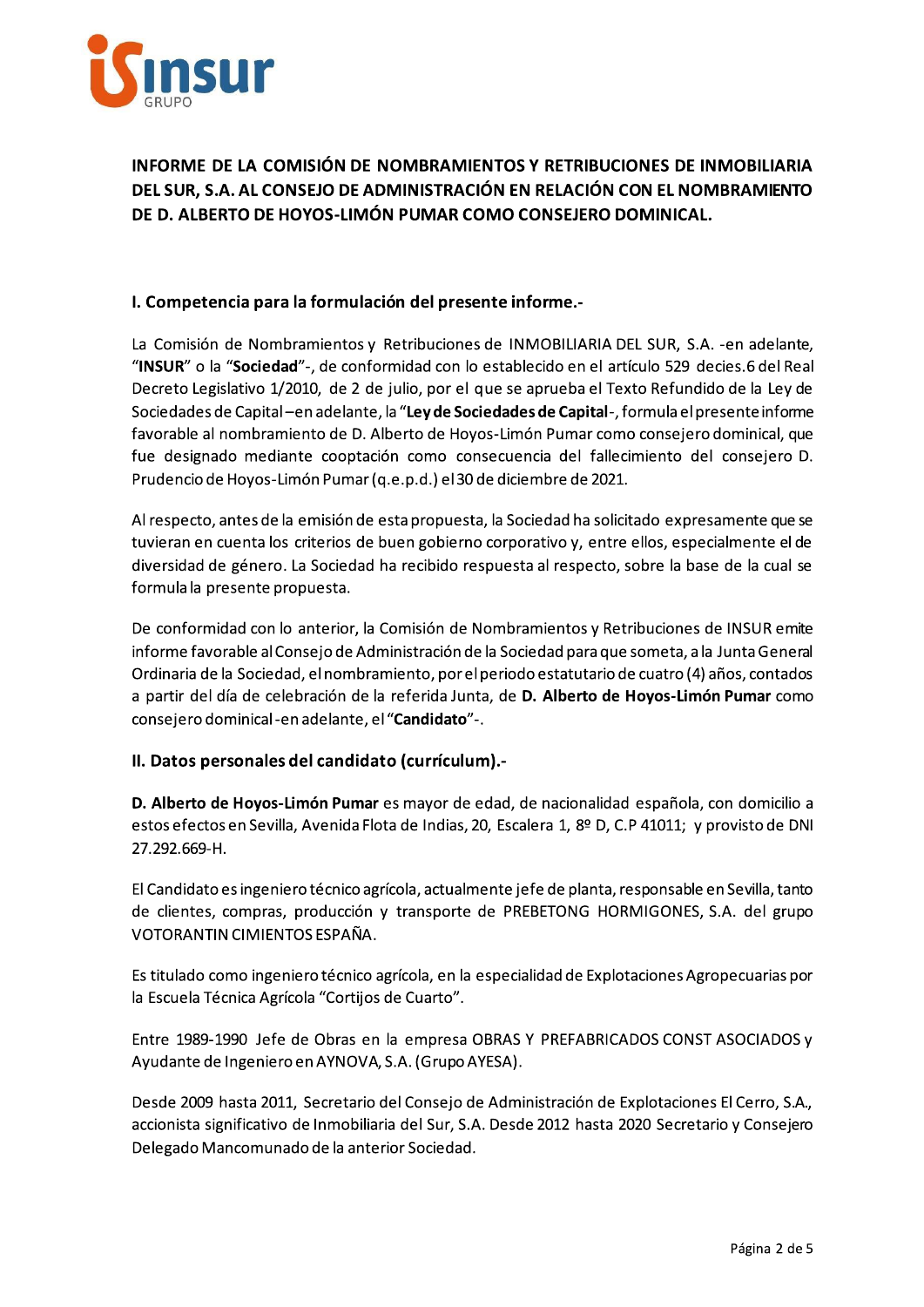

Se adjunta al presente informe, como Anexo 1, el currículo del Candidato.

### III. Valoración del candidato.-

La Comisión de Nombramientos y Retribuciones formula el presente informe de nombramiento sobre la base de la propuesta de accionistas significativos, habiendo valorado su formación, experiencia profesional y disponibilidad para el ejercicio del cargo.

#### A) Competencia.

El Candidato es una persona que, por su formación académica y profesional, tiene los conocimientos precisos para ejercer el cargo de consejero de INSUR, sociedad cotizada en Bolsa, tanto del sector en que opera la Sociedad como de las exigencias, legales y de todo orden, de la condición de sociedad cotizada -mercado de valores, gobierno corporativo, etc.-. Asimismo, goza de la suficiente disponibilidad para la dedicación que requiere el cargo de consejero.

El Candidato se ajusta al perfilinicialmente establecido por la Comisión de Nombramientos y Retribuciones al disponer de una amplia formación en los ámbitos inmobiliario y económico, con una útil experiencia en el ámbito de la arquitectura.

#### B) Experiencia.

El Candidato cuyo nombramiento se propone posee la experiencia necesaria para el desempeño del cargo, ya que ha trabajado en sectores como el de la construcción e ingeniería, con se ha detallado anteriormente.

#### C) Méritos.

El Candidato goza de los méritos suficientes para desarrollar el cargo de consejero, comprometerse con la Sociedad y su grupo y, en definitiva, velar por sus intereses como lo haría un ordenado empresario.

En lo que se refiere a su calificación como consejero dominical, cabe destacar que el Candidato cumple los requisitos relativos a la condición de consejero dominical establecidos en el artículo 529 duodecies.3 de la Ley de Sociedades Capital y en el artículo 10 del Reglamento del Consejo de Administración.

Por todo lo expuesto previamente, la Comisión de Nombramientos y Retribuciones acuerda emitir informe favorable al nombramiento del Candidato para el desempeño del cargo de consejero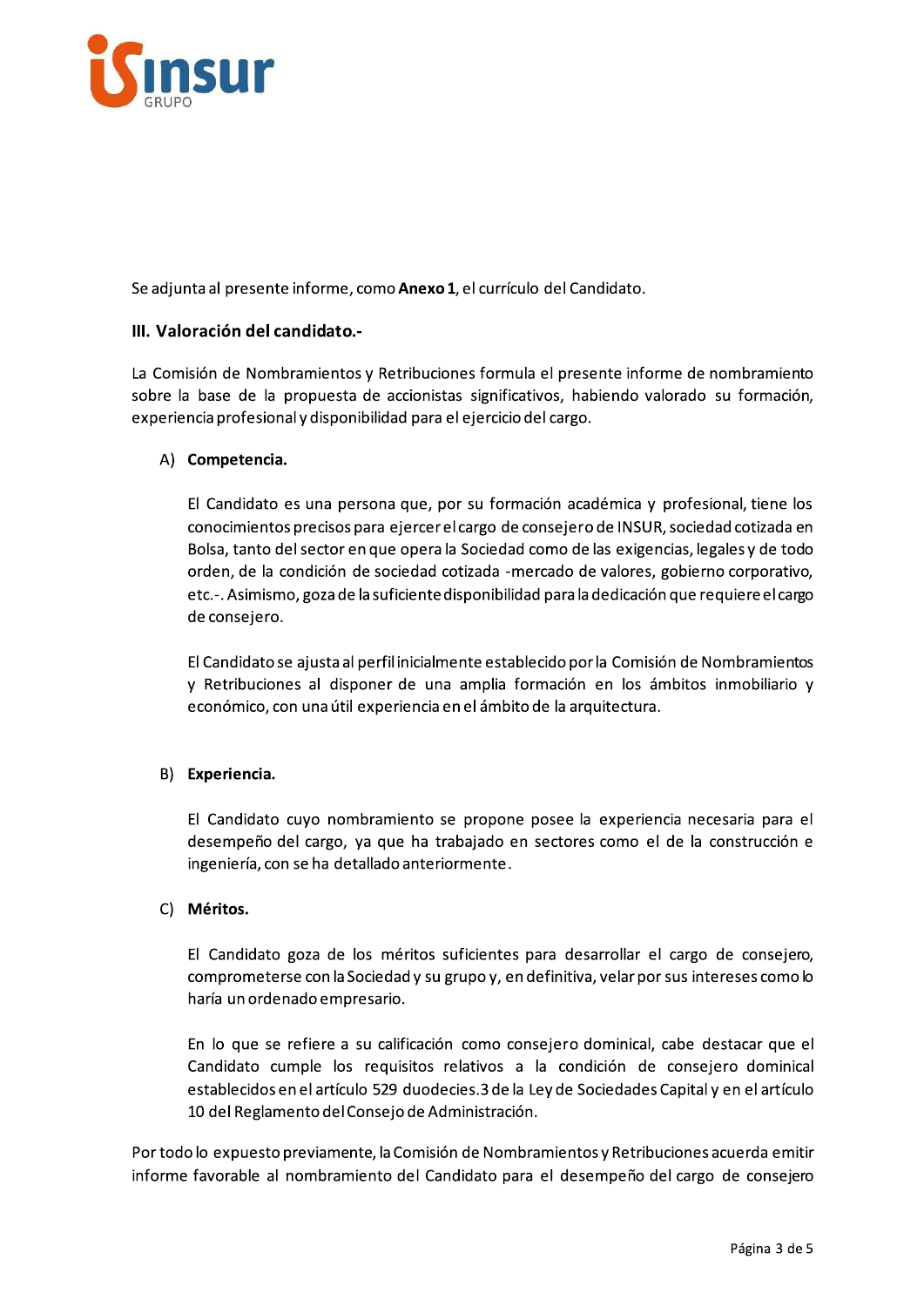

dominical, ya que entiende que el Candidato cuenta con las aptitudes y cualidades necesarias, en estos momentos, para ser miembro del Consejo de Administración de INSUR. En definitiva, el Candidato posee un conocimiento de la Sociedad, del sector inmobiliario y económico, y de la normativa legal que le es aplicable por su condición de sociedad cotizada.

Sevilla, a 25 de enero de 2022.

El Presidente de la Comisión de Nombramientos y Retribuciones

D. José Luis Galán González

# **ANEXOI**

#### CV Alberto de Hoyos-Limón Pumar.

Datos Personales (DNI 27.292.669 H)

Fecha nacimiento: 22 noviembre 1962

Estado Civil: Casado. Padre de tres hijos.

Vecindad: Sevilla.

#### Formación:

Ingeniero Técnico Agrícola, especialidad de Explotaciones Agropecuarias por la Escuela  $\bullet$ Técnica Agrícola "Cortijo de Cuarto".

#### Trayectoria Profesional:

En la actualidad:  $\bullet$ 

Jefe de Planta, responsable en Sevilla, tanto de clientes, compras, producción y transporte de PREBETONG HORMIGONES, S.A. delgrupo VOTORANTIN CIMIENTOS ESPAÑA.

Con anterioridad: